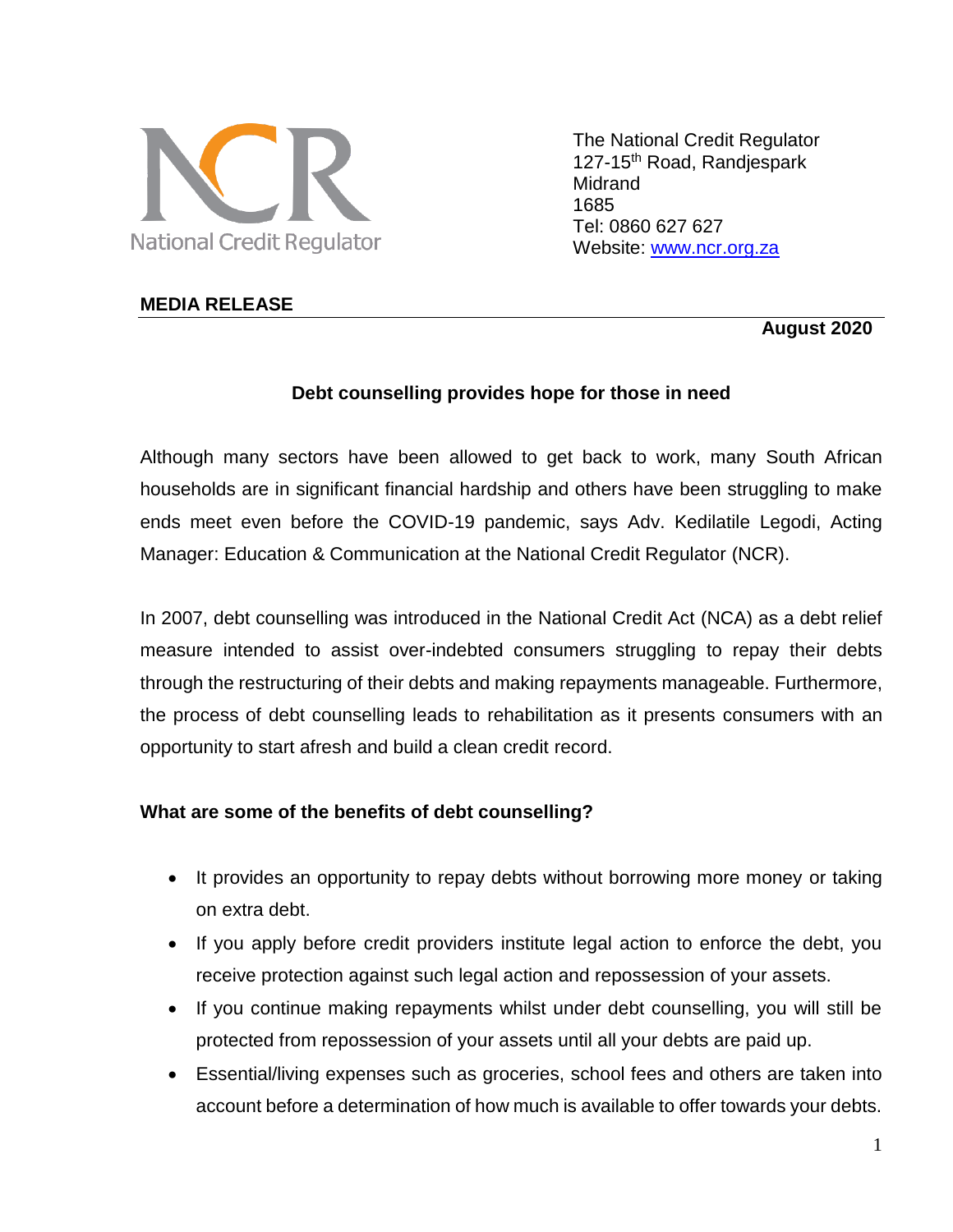- A registered debt counsellor negotiates reduced repayments on behalf of the consumer, using the consumer's existing income.
- The restructuring of debts will be approved by a Magistrate Court or the National Consumer Tribunal and this provides assurance that the negotiated and restructured repayment terms are fixed for the duration that you are under debt counselling.
- There is no limit in terms of the amount of debt that can be placed under debt counselling, as long as legal action is not taken, the consumer debt can be included under debt counselling.
- There is no timeframe for a consumer to be under debt counselling as the term is dependent on the consumer's financial circumstances such as debt, income, living expenses and others.
- If all your short term debt is paid in full and the only remaining debt is a home loan, if this home loan is up to date in terms of the debt counselling re-arrangement agreement, you will be issued with a clearance certificate and all credit information of accounts which were under debt counselling will be expunged from your credit profile/record at the credit bureau. This means you can start afresh and tap into the credit market on a clean slate.
- You have the option of making a single payment through the use of the Payment Distribution Agents (PDAs) registered with the NCR. PDAs have a mandate to collect and distribute debt counselling funds on behalf of consumers to credit providers. This option provides convenience for the consumer.

Whilst it may be difficult for many to confront their financial hardship, consumers who are receiving income are encouraged to act immediately by considering debt counselling as a debt relief measure and to do so before their assets such as houses, cars and others are repossessed by credit providers, urges Legodi.

# *Below are some of the things that consumer take further note of if considering debt counselling:*

- Debt counselling is often times referred to as debt review;
- To apply for debt counselling, a consumer must have an income;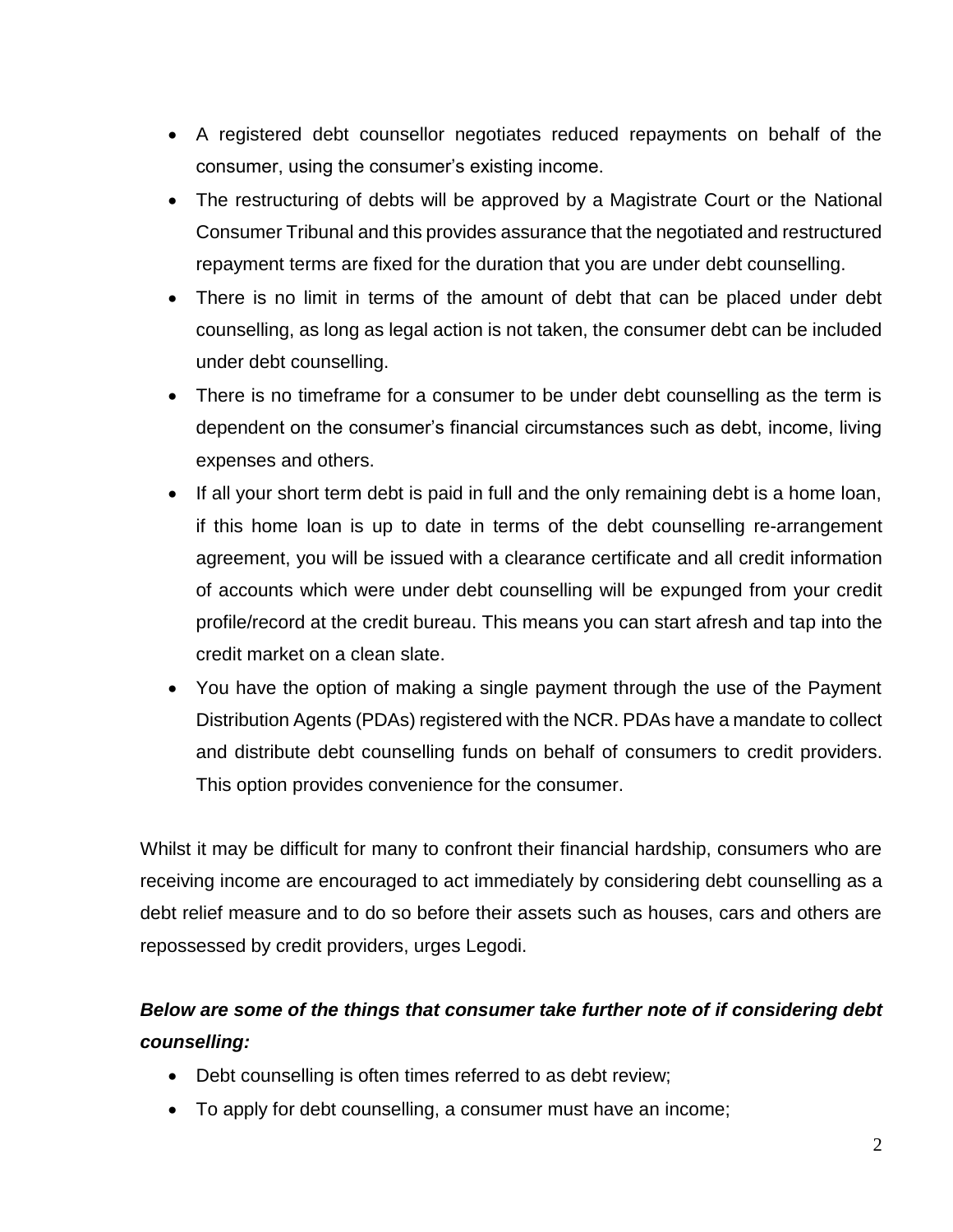- You cannot go under debt counselling if you are still under debt administration;
- Once you apply for debt counselling, you will not get any further credit and your name will be flagged at the credit bureaus. This is not a listing, but an indicator that you have applied for debt counselling;
- Debt counselling is offered by NCR registered debt counsellors and you can verify their registration status with the NCR by visiting the NCR's website on [www.ncr.org.za](http://www.ncr.org.za/) or calling on 0860 627 627;
- Debt counselling is not offered for free. The debt counselling related costs should be explained to consumers upfront by the debt counsellor and these fees can be confirmed on the NCR's website [\(www.ncr.org.za\)](http://www.ncr.org.za/) under guidelines;
- Where a court order has been granted, consumers can only exit debt counselling upon receipt of a clearance certificate from their debt counsellor;
- Use a debt counsellor that is close to where you live or work for easy access. This will enable you to physically visit the debt counsellor's office should the need arise;
- Consumers married in community of property, have to bring a joint debt counselling application and cannot apply individually;
- The impact of making reduced payment will result in the extension of the initial repayment term.

Legodi stresses that consumers should ensure that they receive a comprehensive explanation from the debt counsellor and understand the debt counselling process before they sign and accept the application. Furthermore, they must have knowledge of who their debt counsellor is (i.e. name and NCR registration number), what the consequences of being under debt counselling is, how their debt is going to be restructured, the related costs, what their rights and obligations are under debt counselling so that they can be able to make informed decisions, stay informed to proactively address any concerns or anomalies they notice.

The NCR was established, amongst others to ensure compliance with the NCA, receive and investigate complaints. If consumers are unhappy with the service provided by debt